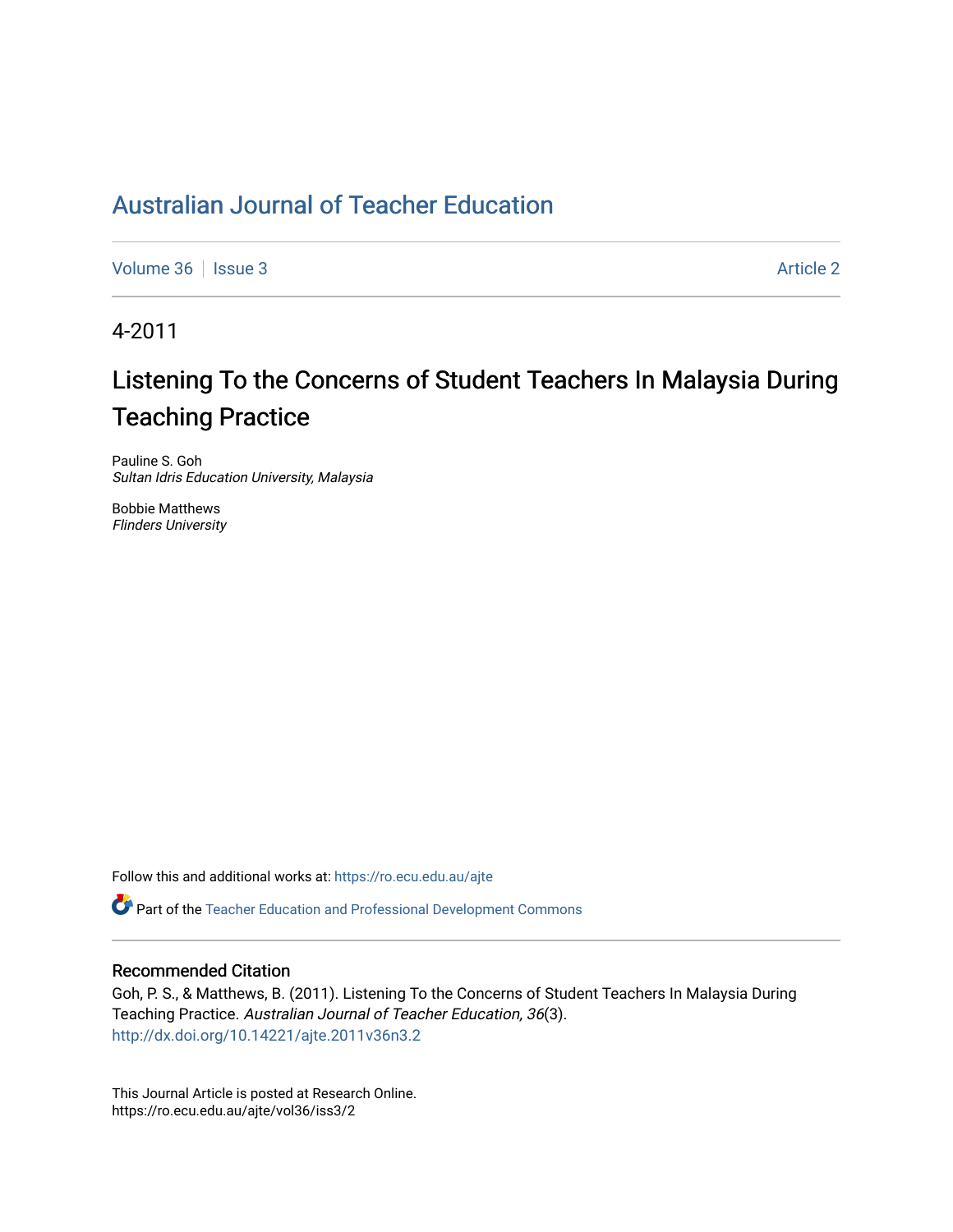### **Listening To the Concerns of Student Teachers In Malaysia During Teaching Practice**

Pauline Swee-choo Goh Sultan Idris Education University Malaysia

> Bobbie Matthews Flinders University

*Abstract: This study examined the concerns and experiences of Malaysian student teachers during their practicum. The 14 student teachers who volunteered were asked to maintain a reflective journal throughout their practicum to document their teaching concerns and confidence to teach. Eighteen derived concerns were identified and placed into four main themes: (a) classroom management and student discipline; (b) institutional and personal adjustment; (c) classroom teaching; and (d) student learning. Specific comments were sought to provide citations that represented their concerns. This paper has intended to draw attention to the underlying reasons given by student teachers about their concerns prior to and during the practicum in order to integrate areas of concern into future management and development of teacher education. The value of the study was in the pursuit of using student teachers' own capacity to self-assess and appraise their circumstances as a research area in teaching; and showed how the understanding of learning to teach could be enriched through their own selfawareness of the circumstances surrounding them.*

#### **Introduction**

Teaching practice (or more popularly known as the practicum) is recognised as one of the most important aspects of a teacher education (Farrell, 2008). Teacher education institutions worldwide, including Malaysia, are under increasing pressure to prepare their student teachers better for the actual world of teaching, and the practicum provides an avenue by which this expectation may be addressed. During practicum, the student teachers are given the opportunity to experience and 'experiment' their knowledge and skills in an authentic teaching and learning environment (Kennedy, 1996).

Researchers have tried to increase understanding of the value of the practicum to student teachers from various perspectives ranging from the preparation, actual participation, and the learning outcomes of the practicum. Various qualitative investigations (e.g. Rodman, 2010; Trent, 2010; Etherington, 2009; Faizah, 2008) have included reflective thinking as a helpful method to describe the reality of student teachers' experience during the practicum as it allows more meaningful understanding of the practicum from the point of view of the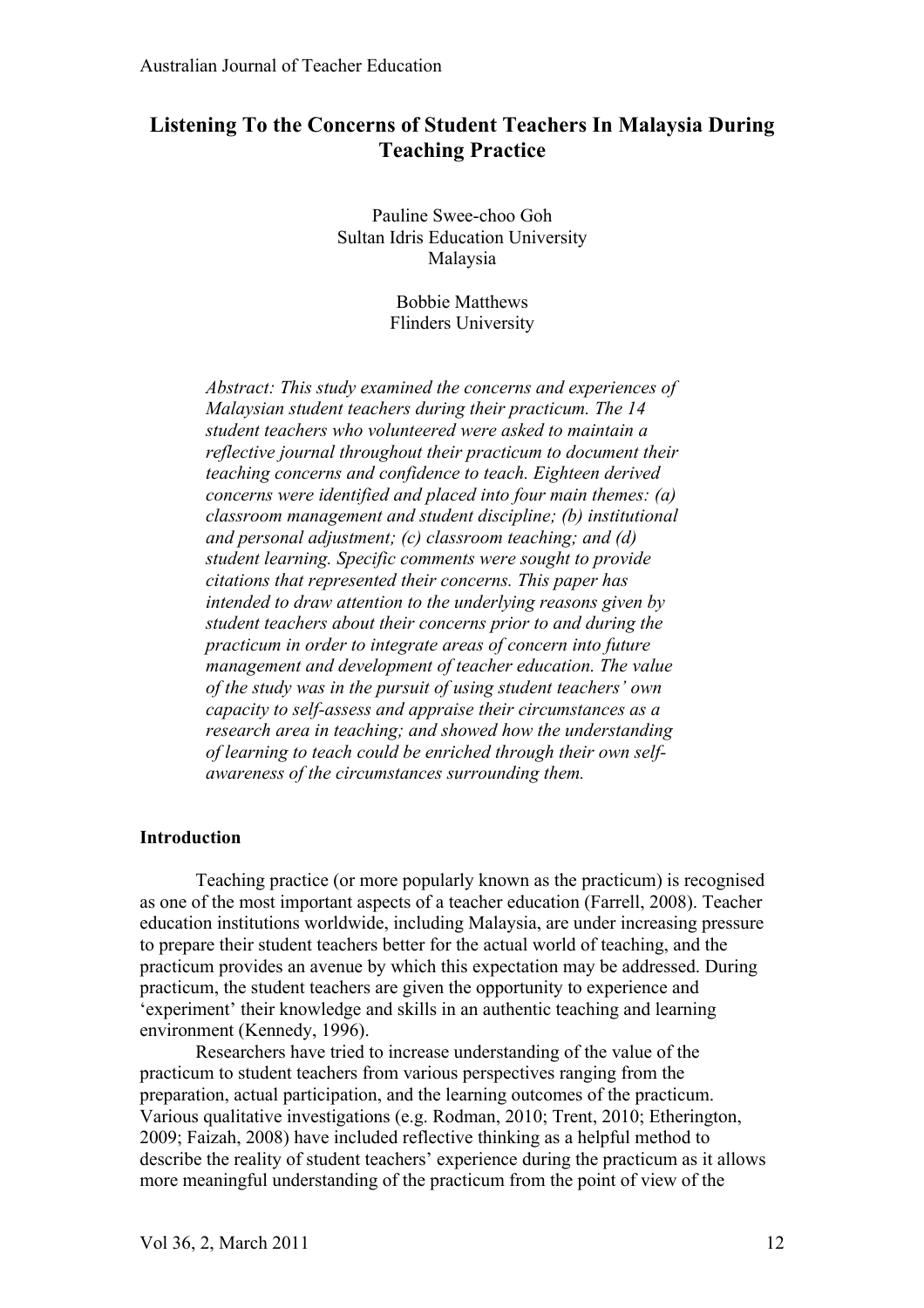student teachers. This method is used in the present study to provide insights into the formative experiences student teachers undergoing their practicum have in learning to teach, from a distinctly Malaysian perspective. What were their thoughts and feelings, what hindrances did they experience, what fears and worries plagued their experiences were some of the questions this study sought to answer. The more known about the concerns faced by student teachers during their practicum, the greater the possibility of reducing stress and improving their success and maximizing the benefits of the practicum for them.

#### **Concerns of Practicum Students**

Thirty years ago Lock (1977) suggested that the types of concerns student teachers encountered should be given more attention to enable better preparation of new teachers and that the study of problems faced by student teachers was warranted. There was a better chance of eliminating problems encountered by student teachers if more was known about the difficulties they faced and the source of their concerns. Two decades later, Briggs and Richardson (1992) cautioned that the many problems faced by student teachers during their practicum could possibly have been an omen of future conflicts. Similarly, Chan and Leung (1998) advocated that it was necessary to focus on the concerns expressed by student teachers during teaching practice as areas of importance for future development in teacher education.

More recently, studies on teaching practice gave focus to the challenges faced by student teachers and how they might have affected various aspects of teacher education. For example, Smith and Lev-Ari (2005) highlighted the theory to practice and overall school context concerns faced by student teachers and how they successfully managed to gain invaluable experiences during their practicum. Yourn (2000) found that the concerns experienced by beginning teachers could have ranged from classroom discipline, motivating students, organisation of class work or insufficient teaching material. She cautioned that the concerns faced by beginning teachers were real and these concerns did have the ability to limit and frustrate their already complex teaching situation. These issues needed to be addressed at the institutional level.

From a Malaysian context, Ong, Ros, Azlian, Sharnti and Ho (2004) discovered that pressures felt during student teachers' practicum prevented them from positively engaging in theory and practice. They identified supervision, workload other than teaching, pedagogical and content knowledge as challenges many student teachers faced during their practicum. Student teachers could also have been overwhelmed by the numerous realities of the classroom, students' expectations of spoon-feeding which can be defined as emphasizing teaching as telling and learning as mere listening (Feiman-Nemser, 2001), and the challenges of mixed-ability classes (Kabilan & Raja Ida, 2008).

During the teaching practicum, student teacher experienced a learning situation that was unique and different from campus-based learning as they were called upon to respond to new circumstances. At the same time, they were required to be courageous and willing to use new methods and modes of doing things. They also needed to contend with their own ideas associated with becoming a teacher. In addition, they were faced with the daunting task of trying to integrate knowledge and understanding about teaching from a theoretical perspective into actual practice; they now needed to be actively engaged in teaching to be professional as well as content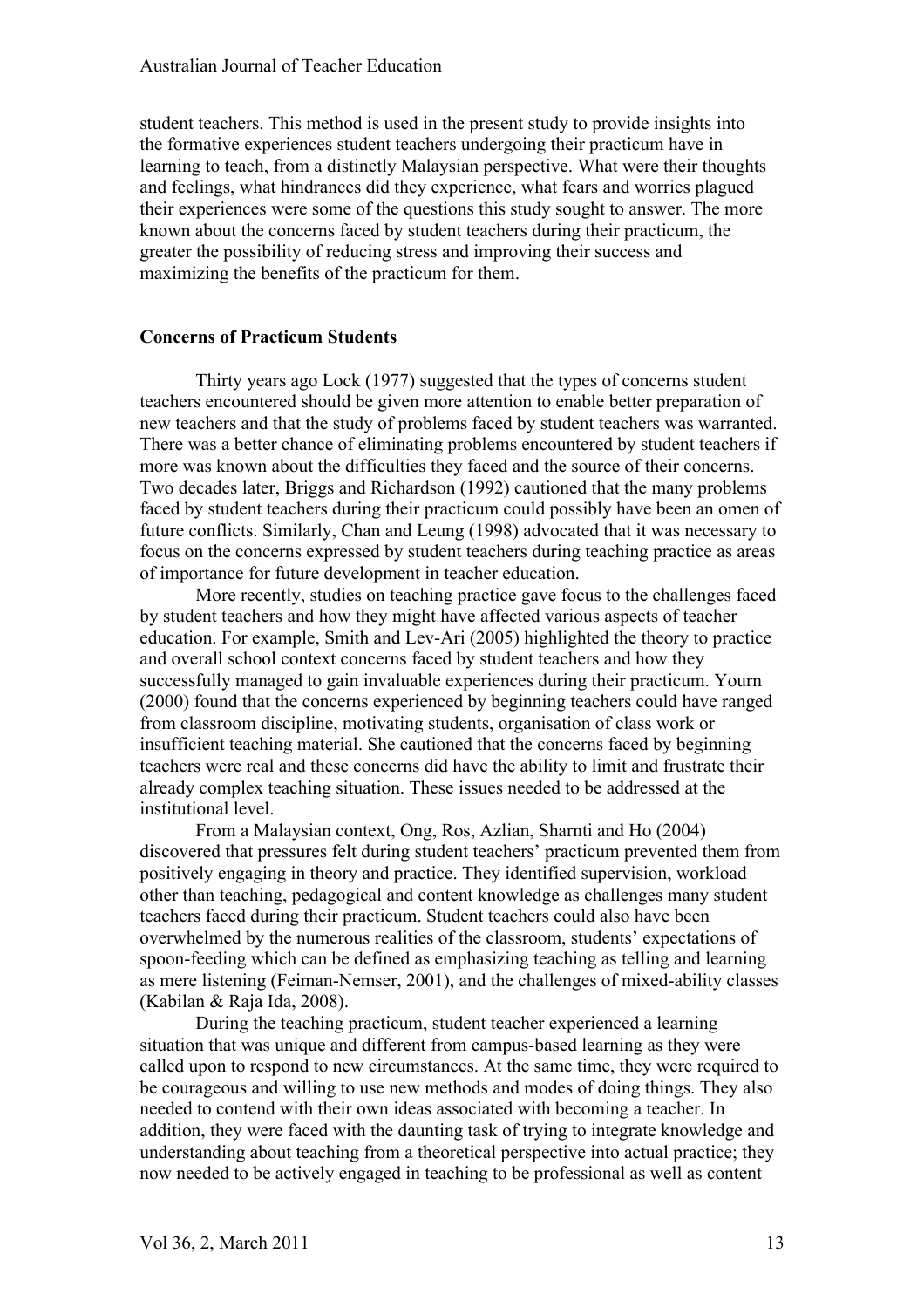knowledge teachers (Shulman, 1987). Although the practicum served as a bridge that would have provided the student teachers with the experience to develop their own personal competence and professional identity as teachers (Dobbins, 1996), the practicum experience was also fraught with difficulties and concerns which might have influenced the development of student teachers. However, the acts of reflectively thinking and re-examining would allow the student teachers to see a 'tie-in' of new knowledge and a reconstruction of existing knowledge to solve concerns faced during their practicum (Pomeranntz & Pierce, 2004). Similarly, Rodman (2010) concurred that through self-reflection on teaching practices, student teachers would be encouraged to further develop their understanding of teaching. Boud, Keogh and Walker (1985) emphasised that it was important that individuals be given the opportunity to reflectively recall on experiences in the light of their current knowledge and understanding.

#### **Reflective Thinking through the Reflective Journal**

Reflective thinking allows individuals to step back and deliberate on their own thoughts and actions. It is a conscious self-examination that reviews events that have occurred and gives meaning to feelings, thoughts and actions by questioning motives and attitudes (Dewey, 1933). It is about allowing the individuals to 'recapture their experience, think about it, mull it over and evaluate it' (Boud, Keogh & Walker, 1985, p.19). Reflective thinking is a process that permits the evaluation of actions taken. The use of reflective thinking encourages individuals to consider what they have done in particular situations and plan subsequent activities (Wolf & Siu-Runyan, 1996). One of the ways that can be used to capture experiences and thoughts from reflective thinking is through a reflective journal (Loughran, 1996).

Reflective journal writing encourages individuals to record their thinking through narration and so 'by writing about experiences, actions and events, student teachers will reflect on and learn from those episodes' (Loughran, 1996, p. 8). Further, it can 'clarify and extend individual thoughts and concerns and provide supervisors with a means of consistently supporting interns' inquiry into their development as learners and teachers' (Collier, 1999, p. 174).

The writings collected from the reflective journals are those that are generated by the individuals themselves which might be difficult to obtain through other means (Wellingtion, 2000). Hall and Bowman (1989) find that through a reflective journal, individuals are also able to reflect on socialisation and professional growth issues that they would not normally be aware of. Reflective journal is a way to stimulate reflective thinking and provides one of the best methods for teachers to assess their own teaching-learning issues (Zeichner & Liston, 1987).

This is the position which the study has undertaken. The notion is that Malaysian student teachers involved in the practicum will begin to think of themselves as professional teachers and use the practicum periods to reflect upon real experiences and concerns and have it documented in their journals.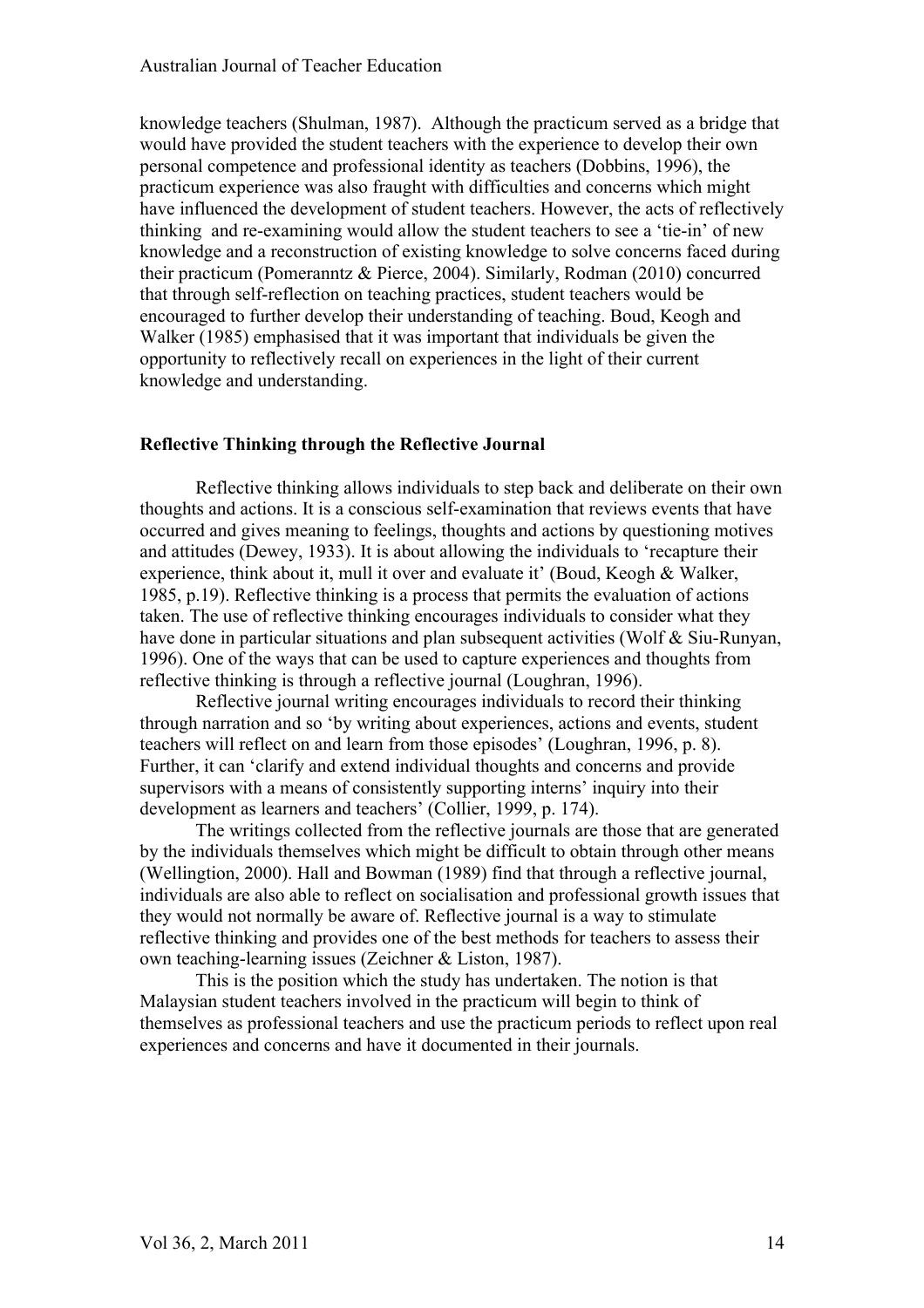#### **The Study The Context**

The Bachelor of Education in Science degree from the Sultan Idris Education University Malaysia prepares student teachers in the teaching of biology, physics or chemistry. Student teachers are required to attend courses from both the Faculty of Science and Technology for subject content, and the Faculty of Education and Human Development for general education subjects such as teaching models, methodology and strategy, assessment, and classroom and organizational skills. They have a twoweek school orientation program spread over the seven semesters of their education. Practicum occurs in the eighth semester where the student teachers are placed in selected secondary schools for 14 weeks. Each student teacher is assigned a university-based supervisor and a school-based mentor who are experienced teachers to support and guide them during their practicum.

#### **The Participants**

A total of 16 student teachers from the Sultan Idris Education University Malaysia were invited to participate in the study, 14 accepted and gave their informed consent: all were female. The 14 student teachers were assured that published results arising from the study would not identify any individuals or schools they were attached to. In addition, they were assured that they could withdraw themselves or any information they provided at any time. All transcriptions were completed solely by the researchers and pseudonyms were used to preserve confidentiality. Approval was given by the principal or the deputy principal of each school the student teachers were attached to. Necessary ethical protocols were observed in line with the protocols provided by the university the first author was attached to.

#### **Methods**

This study is based on the participants' capacity for reflective thinking. Each of the 14 participating student teachers attended a pre-practicum briefing in a one-toone basis with the first author to discuss what their participation would entail. The participants were asked to maintain a reflective journal throughout their practicum to document their teaching experiences, concerns and their confidence to teach. There were no fixed number of entries, but the participating students were advised to write as often as they felt necessary. Some guiding questions to assist the participants in the reflection process included:

- What are you reflecting on? You don't necessarily have to reflect on the entirety of something. You can choose certain aspects. For example, a single lesson, the students, school environment, etc.
- Give a description of the circumstances, situation or issues related to what has been selected: *Who* was involved? *What* were the concerns, issues, or worries? *When* did the event happen?
- Reflection occurs at this stage as you interpret the activity or evidence and evaluate its appropriateness and impact. Reflect upon your experience, your piece of evidence, or the activity.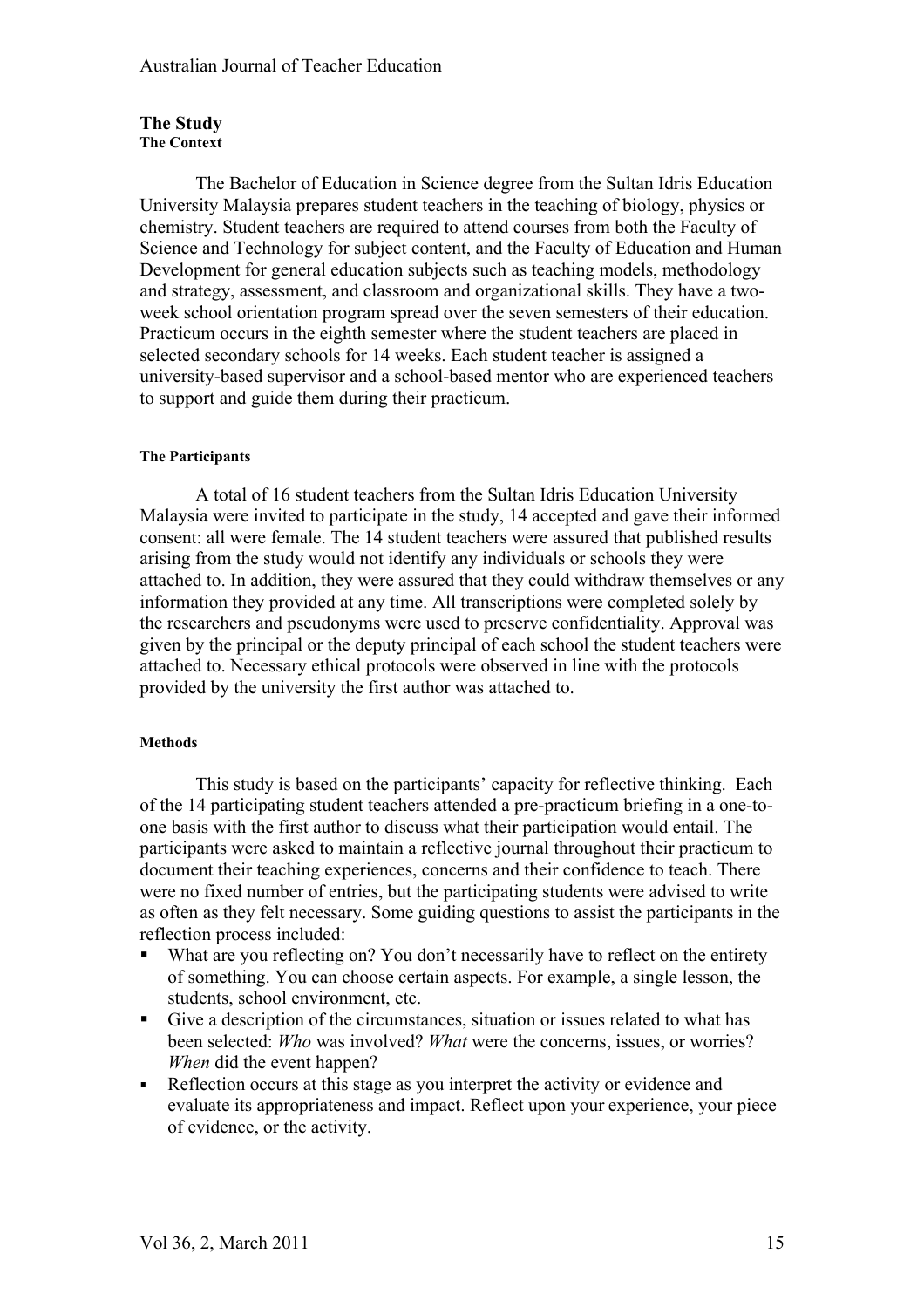#### Australian Journal of Teacher Education

Upon completion of the practicum, the participants visited the first author to submit their written journals and for those who were unable to do so, sent their journals through the post.

#### **Anaylsis**

The analysis of the student teachers' reflective journal consisted of a series of steps:

- Step 1: The journals were read and re-read using a method of 'free' and 'open' coding to find common themes that emerged which pertained to student teachers' concerns experienced during their practicum.
- Step 2: A more careful analysis was conducted where each text was compared using an iterative reading and re-reading to establish similarities and differences in the written documents. 'Chunks' of text with similar or different themes were highlighted with pens of different colours.
- Step 3: Highlighted texts were then re-typed into separate documents, representing emerging themes. Each document was read in totality to obtain a 'picture' that was documented by the student teachers. Each theme was again divided into different derived concerns. Specific comments were sought to provide quotations that represented each derived concerns. Those written data that were written in *Bahasa Melayu* (Malay language) were translated as closely as possible into English so that the original intention of the writer was not lost.

| Emerging themes                                |     | Derived concerns                                          | Occurrences    |
|------------------------------------------------|-----|-----------------------------------------------------------|----------------|
| Classroom management and<br>student discipline | (a) | Classroom management                                      | 6              |
|                                                | (b) | Lack of discipline among students                         | 5              |
|                                                | (c) | Student behavioural problems                              | 5              |
| Institutional and personal<br>adjustments      | (d) | Adjustments to the role as teachers                       | 10             |
|                                                | (e) | Meeting expectations of school-based mentor               | 3              |
|                                                | (f) | Impressing school-based mentor                            | 1              |
|                                                | (g) | Working harmoniously with the school staff                | 7              |
| Classroom teaching                             | (h) | Appropriate use of teaching methodology and<br>strategies | 10             |
|                                                | (i) | Organization of teaching activities                       | 6              |
|                                                | (j) | Using English as the medium of instruction                | $\mathfrak{Z}$ |
|                                                | (k) | Mastery of the subject matter                             | 3              |
|                                                | (1) | Teaching other subjects                                   |                |
|                                                | (m) | Availability of adequate or appropriate<br>teaching aids  | 2              |
|                                                | (n) | Adequate time to cover the curriculum                     | 1              |
| Student learning                               | (0) | Understanding of the subject matter                       | 12             |
|                                                | (p) | Affective, emotional and social growth.                   | 5              |
|                                                | (q) | Attracting student's interest and attention               | 5              |
|                                                | (r) | Effect change in behaviour                                | 5              |

A total of four themes were identified which had 18 derived concerns. They are listed in Table 1.

**Table 1: Derived concerns from student teachers' journals**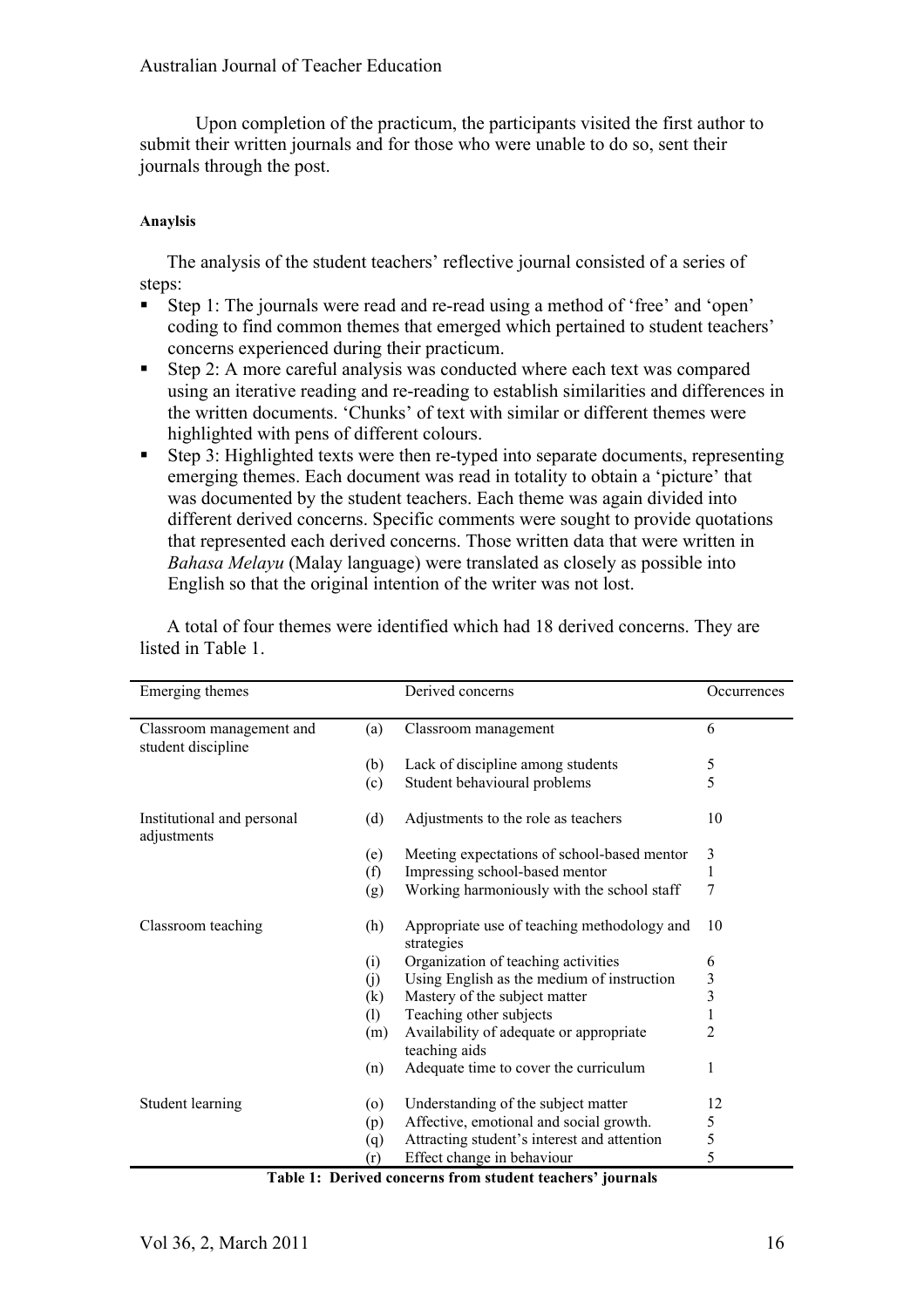#### **Results and Discussion Classroom Management and Student Discipline**

Participants reported that classroom management was their most worrisome issue. However, their reflections showed that they were not clear about the differences between classroom management and lack of student discipline in class and tended to use the terms interchangeably. Classroom management relates to events that occurred in a classroom such as maintaining order and cooperation to prevent problems from arising; whereas disciplinary problems occurred in the act of handling and managing students' behavioural problems (Levin & Nolan, 2000). Examples of some misconceptions were: '… among my concerns, the worst was in controlling my class from the point of class management and students who were too noisy', and another wrote that '… aspects of classroom management especially the behaviour of the students', and another said '… I was worried that I was not able to control class because I have a kind and lenient personality'. Katy was worried about managing her science practical sessions. She wrote that her training did not prepare her well to do so: 'I was not introduced to proper methods to run a practical session or to handle the situation if something untoward were to happen'.

Many wrote about their attempts to control disruptive behaviour so that lessons could be carried out by using psychology and understanding the emotional makeup of their students. Sharifah wrote: 'I did not feel confident in my teaching as I felt unable to control some of the students in the classroom' while Lina shared that 'I must use positive psychology and ways to approach the different behaviour of my students'. Others needed to alternate between being a 'strict disciplinarian' to being 'an understanding teacher' depending on the behaviour of their students. Many felt they were quite unprepared for the plethora of disruptive behaviours that could occur and that could disrupt their well planned lessons. Some were surprised that the students did not seem to want to behave. Nurul's experience with her students' bad behaviour was quite traumatising that she cried in her first week: 'I cried because I have failed and was worried that I cannot control my class...'. She wrote that: '... the practicum changed my confidence somewhat, before practicum, I felt confident to teach, but after experiencing students who were disrespectful of teachers, the experience made me feel otherwise'. This scenario was also apparent in a study by Faizah (2008) where all her student teachers on practical teaching had problems with class control and disruptive behaviours. Faizah reported that the student teachers resorted to punishment and this only exhausted them because they had to yell and walk around more frequently. Page (2008) suggested that discipline has been regarded as one of the most prevalent problems experienced by new teachers and therefore, was considered a serious problem in most schools.

#### **Adjustments**

Many participants were concerned about their transition from being a student teacher to being a teacher. The journals indicated that there were adjustment concerns which were either of an institutional type or of a personal nature. Institutional adjustments were centred on their assimilation to the norms of the school and their relationship with other teachers in the school. They were worried about adjusting to the school environment such as: '… not being able to uphold my responsibilities well', 'being accepted by the other teachers' or about 'the school environment and if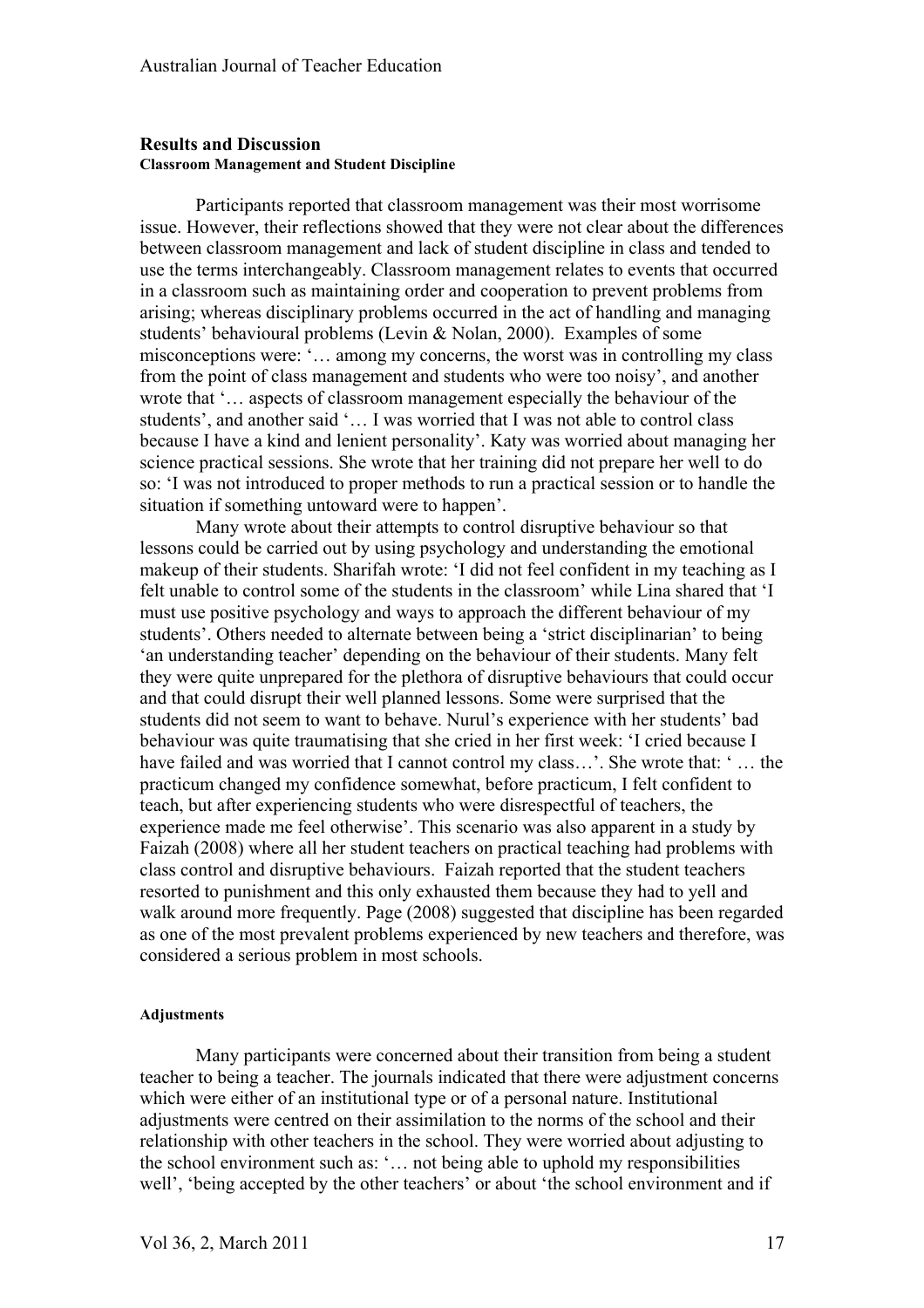the other teachers could help'. Hayes (2003) described it as an 'anticipatory emotion' prior to a school placement. Participants' emotions were one of excitement and enthusiasm but threaded with both agitation and doubt. The feeling of fear of the unknown and uncertainty would generate both feelings of excitement and anxiety.

Personal adjustments were emotional concerns about the perceptions of the school staff to them as trainee teachers and the acceptance by students of them as teachers. They were concerned about their adequacy and competency as teachers. Zaitun wrote that she was 'worried that if I became too strict, the students would hate me'. Participants felt the need to make a good impression on the school staff. They were concerned about meeting their school-based mentor's expectations of them as teachers or having an overly strict mentor teacher who was hard to impress or please. Rose felt that although she had no issues with her school-based mentor, she was not able to work harmoniously with the other school staff as she perceived there was some prejudice toward her as a trainee in the way she was treated: '… my mentor teacher was very helpful and I 'clicked' with her … but the other staff did not seem friendly and I felt that they were biased towards trainee teachers like me'. Wong (2009) in her interviews of 120 new teachers found that recognition, support and affirmation of teaching competencies were important concerns. New teachers needed to know that they were recognised in their teacher roles and accepted as autonomous professionals. Unfortunately, Rose did not elaborate on the nature of the prejudice in her journal.

#### **Classroom Teaching**

The participants detailed concerns about the limitations and frustrations of their teaching situation. Many participants' written evidence showed that during their practicum experiences, many were worried about 'how' and 'what to teach'. Some of the participants wrote about their concerns of 'choosing the correct methodology and techniques that were appropriate' while others wrote about the need to use newer and creative ways of teaching. Lina wrote: 'I prepared my content for the day well and prepared all sorts of alternative teaching aids to ensure my learning outcomes were met … once when I was badly prepared, I was confused and nervous'. Nora wrote that 'conducting experiments was a challenge to me'. As teaching involved many instructional skills, it could be an arduous task even for experienced teachers, it was therefore not surprising that teachers who were just beginning to get a taste of actual classroom situation would be anxious about handling teaching methods and strategies (Freiberg & Driscoll, 2005).

Many participants documented concerns about their own teaching activities and performances. They wrote about trying to improve their teaching performance and the need for adequate preparation. Participants were particularly concerned about using English to teach. Statements that showed these concerns were: '… there would be times during teaching, I got lost as I forgot the English words that were equivalent to *Bahasa Melayu'* or 'I was worried that I would use the English words inaccurately …'. Some indicated that they were not confident during the first few weeks to teach in the English language and were concerned about not being able to find the correct words or use the correct grammar. Lina reflected that having a dialogue with students in English was also a worry because of her lack of proficiency in the language.

Another cause for concern was the participants' mastery of their subject matter, whether they had enough knowledge in the content and adequate teaching aids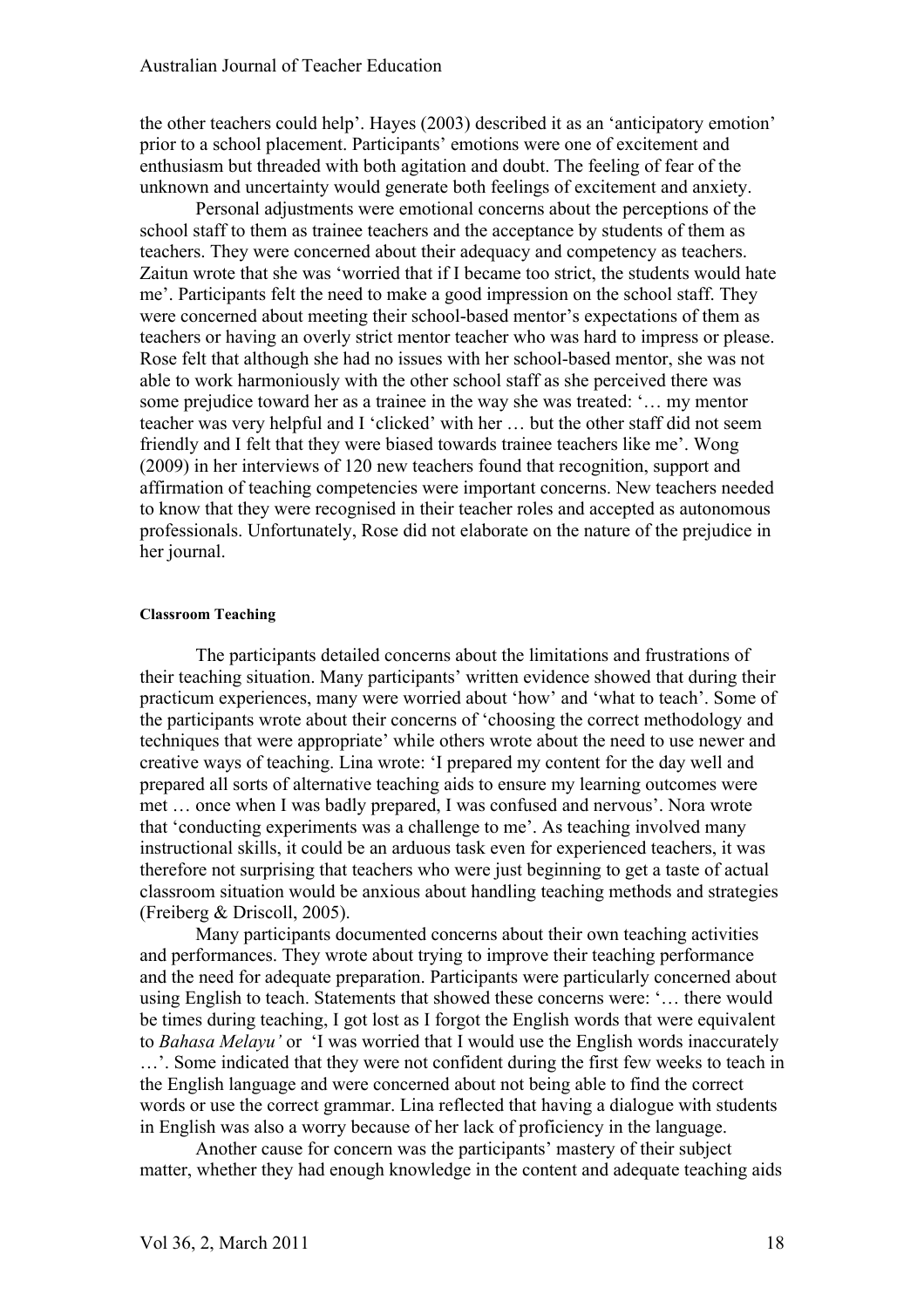#### Australian Journal of Teacher Education

and materials. Lina shared that 'I was concerned about my mastery of biology and science … I had to answer challenging questions given to me by my students'. Amelia was concerned about the subject she was being given because the subject that was other than what she was trained to teach: 'I could not perform well because I was given another subject that was not a science subject, but I tried my best'. Participants worried about adequate teaching aids, materials and equipment to assist them in the teaching: '… the science lab in the school did not provide me with the equipment and material that I needed, these situations affected my teaching effectiveness'.

Another concern that appeared to impede students was the lack of time to complete the curriculum. There were worried about completing the required syllabus within the 14 weeks time frame. Many wrote about the helpfulness of their schoolbased mentors in going over their teaching plans and advising changes. It would seem that the students gained confidence if greater support was given by their mentor teachers.

#### **Student Learning**

Aspects of student learning were participants' concerns for their students' understanding of the subject matter and the concerns for their students' personal growth and moral development. Participants questioned whether they had made an impact in the lives of their students. Fuller and Boun (1975) suggested that teachers who had more concerns for their students more than about themselves have reached a level they called 'impact concerns'. Teachers at this level were more concerned about the needs of their students and the effect of their teaching/learning process upon their students' achievement. They questioned whether their students were getting the preparation to be successful in their lives.

Some of the participants detailed concerns for their students' understanding and their developmental needs. To enable the participants to grasp their students' understanding better, some wrote that they encouraged questioning and Amelia tried to 'relate what was learnt with the reality of the students' environment'. She indicated that she attempted to instil interest and 'wanting to know' among her students by being creative in her teaching and in the process of doing it: 'increased my own motivation toward becoming a teacher who is dedicated and encouraged to assist my students'. On the other hand, Alina wrote that 'I know that when I faced an academically weak student, I would endeavour to make my lessons interesting to enable me to attract their attention in the hope that they would develop from being weak academically to being moderately strong academically… that way I knew I would have done a good job in helping my students to be more effective learners at the end of this practicum'. Another concern was the students' tendency to play truant and this caused concern among the participants as such habits jeopardized understanding of the subject. All the students participated fully in any extra tuition classes organized by their respective schools that were seen as being an opportunity to further assist academically weak students.

Besides academic needs, some participants also said that success in a student's life was not always about academic achievement but students must also be successful affectively, emotionally and socially. Alina succinctly reflected:

In my opinion, teaching is a process of delivering knowledge to students who are taught. The knowledge I impart must also be real and able to be realized within the students' own world. However, academic knowledge alone is not enough; knowledge should also encompass students' physical, emotional, and spiritual needs.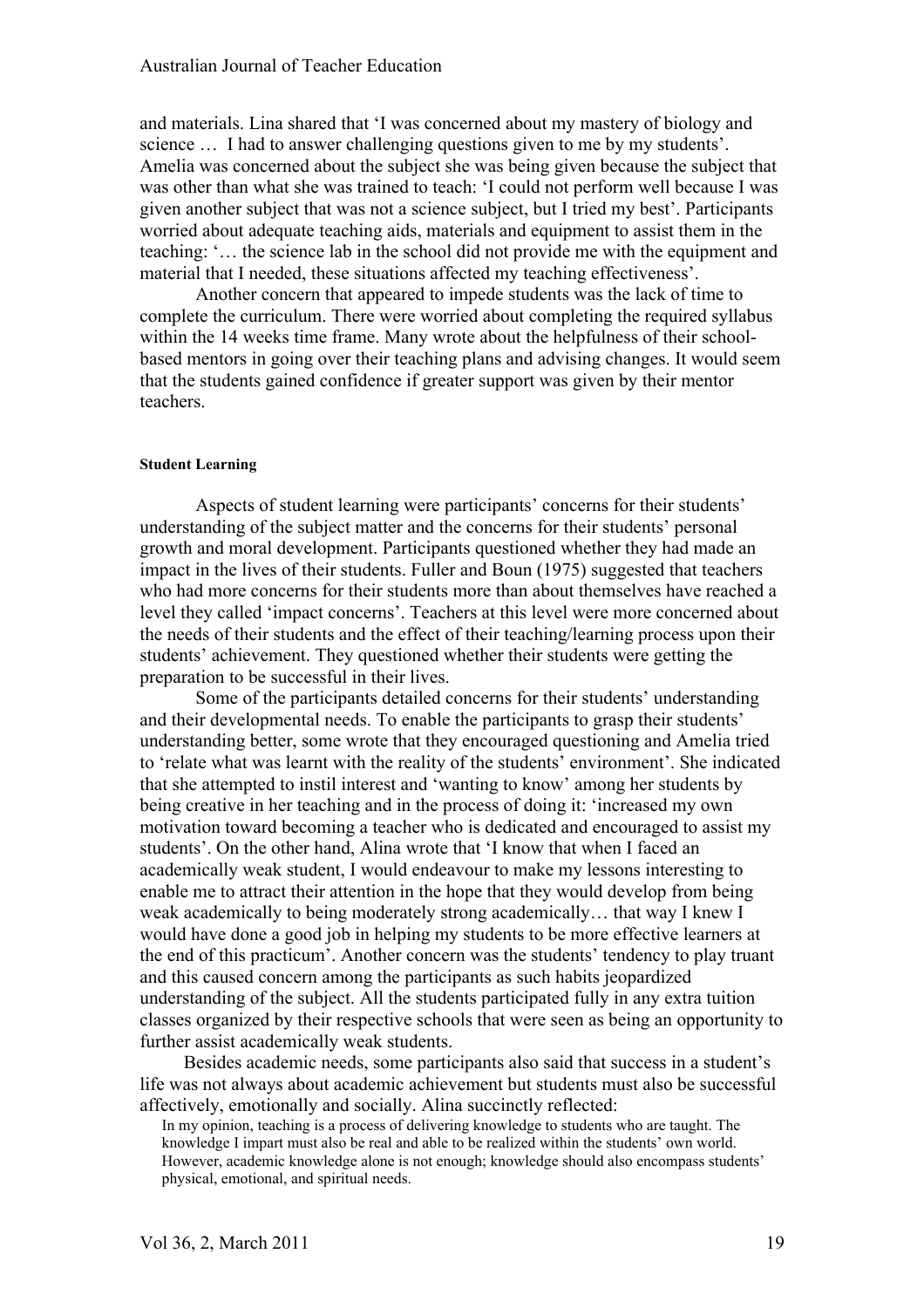A few of the participants related that they felt an emotional attachment and a greater connection with their students on more personal levels as the weeks progressed. Amelia wrote she formed a strong teacher-student relationship by 'deeply knowing and understanding my students to effect change in their learning'. Many participants expressed the need for their students to succeed. Some wrote that they derived pleasure knowing that their students could grasp difficult concepts.

Alina summarized her feelings and probably that of her fellow student teachers when she wrote:

Upon completion of this practicum, I am optimistic that I shall use this experience as my 'provision' to fall back on when I become a teacher in the near future, God willing and thanks be to God. But I know I shall need to improve continuously my knowledge so that I can face future challenges and concerns ahead.

On the other hand, Lina summed it up with: 'I am like a budding flower in this area (teaching) and should work hard to learn many things from shaping students to imparting knowledge about something to my students'.

In every written reflection, there will always a large amount of data that cannot be comprehensively reported. However, providing an avenue for the student teachers to write freely and reflect on their teaching tasks gave invaluable insights into how trainee teachers in their instructional experiences managed their practicum, but more importantly for the student teachers to develop their own 'voice' while on their professional quest for growth.

#### **Implications and Recommendations**

Teacher educators must recognize the issues of practicum students and have them addressed to lessen the anxiety felt by the students as they go out to learn the 'how' and 'what' to teach. Concerns that are prominent among all practicum students are managing students' behaviour and discipline, and aspects of classroom management. Although there are discussions and observation of behavioural issues during the student teachers' school orientation program, student teachers do not appear to be able to draw upon their knowledge to find solutions. As such, greater emphasis should be placed on these. With student population in classrooms becoming more diverse in both abilities and needs, and Malaysia is no exception, student teachers should be assisted to understand better the concept of discipline as overcoming student problem versus classroom management as order within a class enabling a conducive learning environment. According to Freiberg and Driscoll (2005), classes that are not managed well will generally lead to student discipline problems and can inhibit effective instructional approaches from occurring. Schools, on the other hand, can also play the part by providing assistance to practicum students regarding classroom management and controlling disciplinary issues in classrooms.

The transition from being a student being taught to being a teacher teaching is not easy and adjustments are to be expected. Hayes (2003) cautions that the emotional welfare of teacher trainees should not be overlooked as it could have an impact on their success and failure as future teachers. Some form of support network to allay fears and anxiety for practicum students should be initiated. In addition, instead of a one-off 14 weeks practicum, as currently practiced in the university, the period student teachers are placed in schools could be extended and more visits to schools arranged to allow student teachers greater opportunity to become familiar with school routines, to work with and to observe experienced teachers.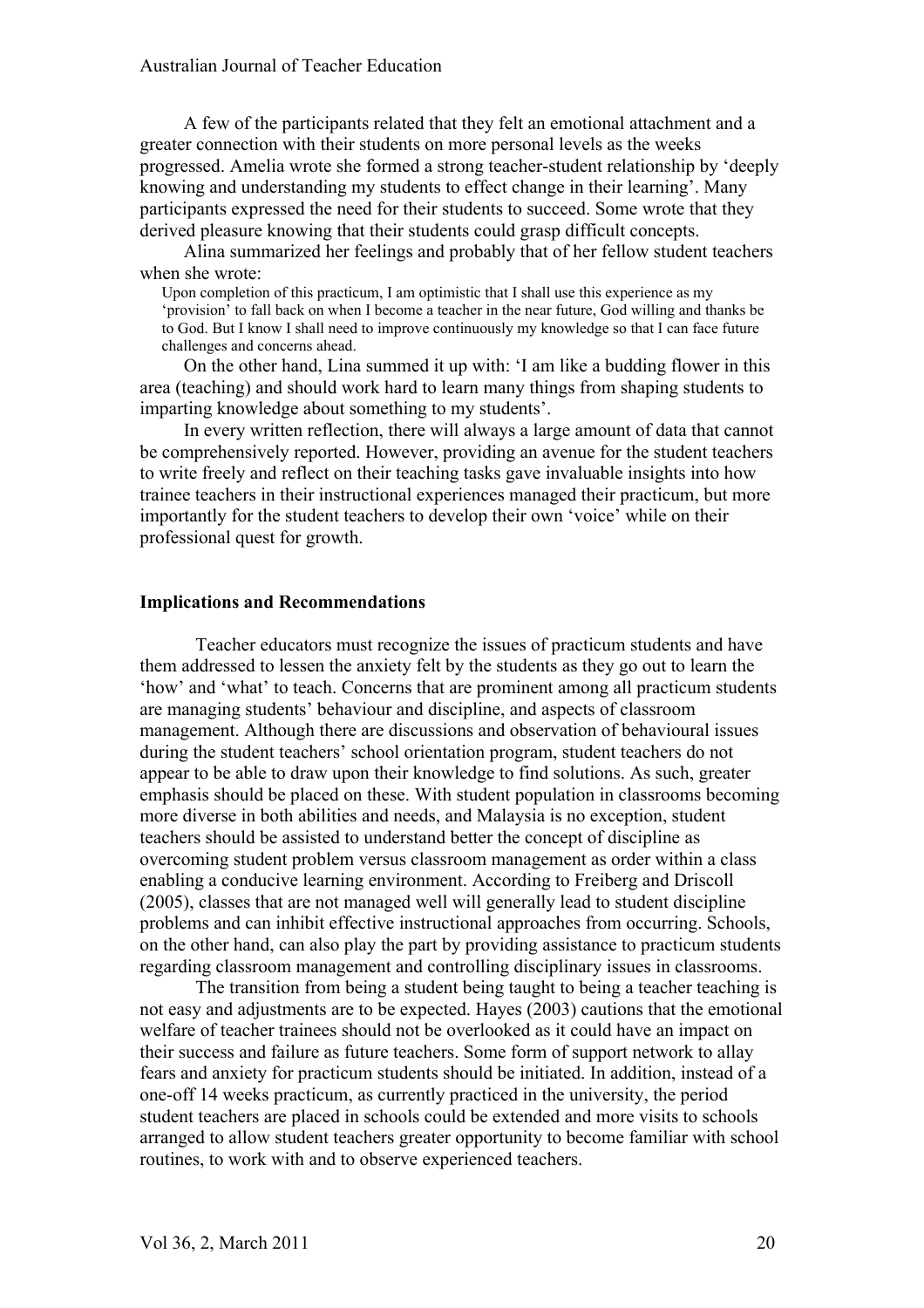Encounters such as difficulty in choosing and using teaching strategies and techniques are also important concerns and are perceived as important for successful teaching in order to achieve positive learning outcomes. Although Millrood (2002) cautions that there is no one clear strategy in the teacher's professional paradigm for the act of teaching, nevertheless, special attention could be given to exposing student teachers in teaching institutions to varieties of teaching methods and how these methods can be used effectively and be implemented. Assignments should engage student teachers in real school issues and actual teaching problems.

It is evident from the reflections received that the concerns of the student teachers were felt sincerely. They were passionate in their writings as they related their 14 weeks experiences – both personal and professional concerns associated with their role as 'trainee teachers', and as they grappled to understand their working environment better. However, because of the practicum and student teachers' involvement in the study and the requirement to be reflective in their writings, they have engaged not only in analysing their experiences, but have also come to terms with some of the conflicts and dilemmas of teaching. They confronted their own attitudes and values about their teaching. This was evidenced from, for example: 'teaching required not only skills but a lot of patience to succeed as a good teacher'. Another wrote: 'I felt that teaching was very challenging because it tested both your physical and mental strength'. Yet another realized her strength and weaknesses, another saw the holistic process of teaching which according to her: 'was not simply imparting the content of a subject, but a combination of proper class management, controlling behavioural issues, proper sequencing of lessons, and above all instilling a sense of fun among my pupils as they attained knowledge'. How teacher education programs are able to harness and encourage the development of such self-awareness or 'growth experience' would go a long way towards creating a high but realistic level of confidence and optimism in Malaysian students aspiring to be teachers.

Incorporating a structured approach for student teachers on practicum to reflect on their learning would provide them with the opportunity to develop their reflectivity and accept responsibility for their own professional development.

#### **Conclusion**

It is not enough to simply identify and categorize the problems practicum students face, but it is more important to provide ways to prevent and manage those areas of concern and have it integrated into education courses. How to integrate the theoretical aspects learnt at university and the practical reality of the classroom need to be established in order to assist student teachers 'survive' the practicum experience. Education courses need to be more applicable to actual school settings and environment. A systematic way for teacher educators to periodically review course content to ensure that problem areas are included in the curriculum should also be established. There also seems to be some merit that by allowing practicum students an avenue to explore reflectively in a meaningful way their own experiences would help promote independence and critical thinking necessary for the challenges ahead as future in-service teachers.

Further in-depth studies and also perhaps a larger qualitative study through interviews and classroom observations of the practicum students could be conducted to identify the strategies used by the practicum students to overcome their concerns. Documented strategies could be useful for future student teachers during practicum,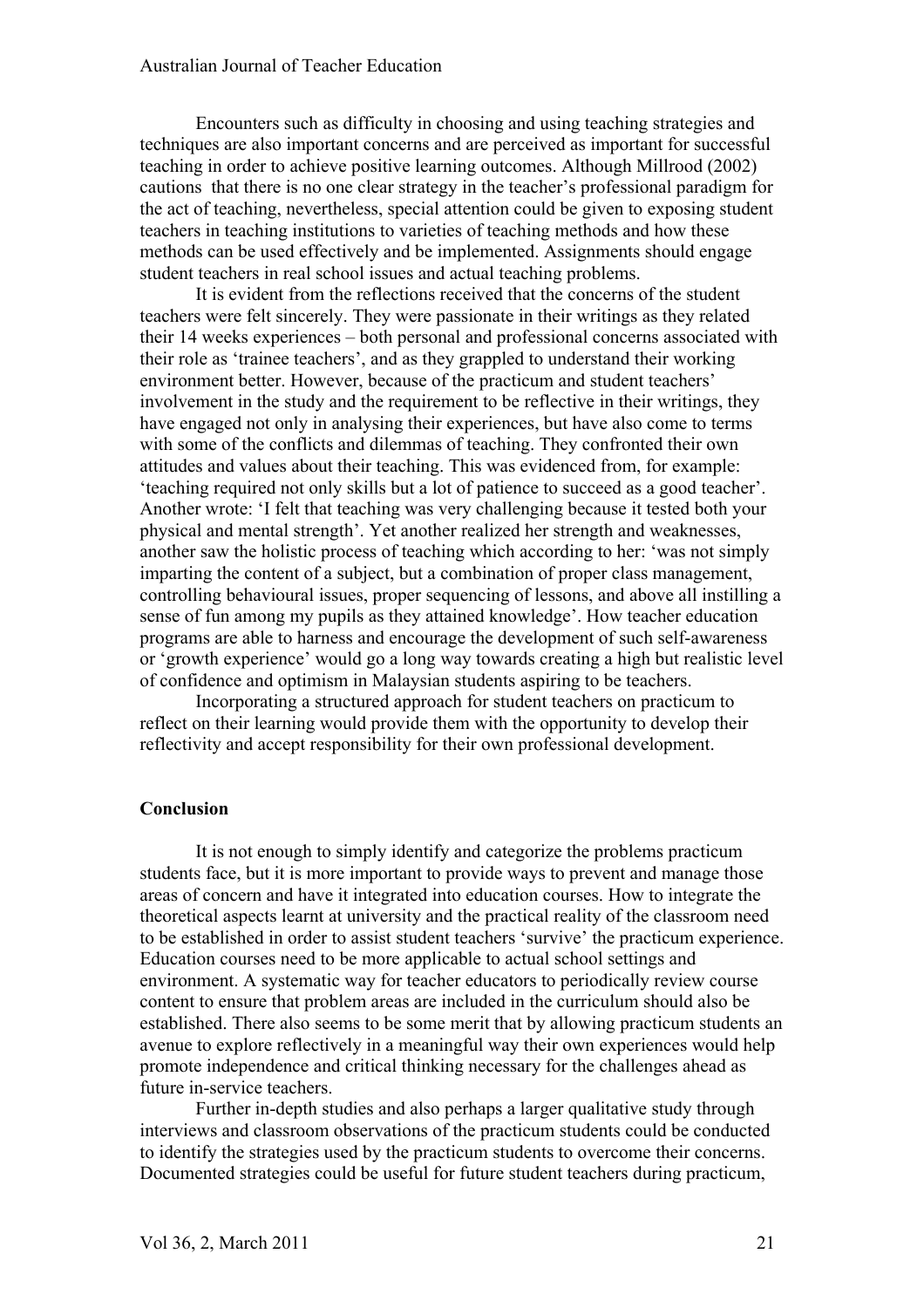for in-service teachers in schools, and for teacher educators to use as training materials.

The researchers contend that any future findings not only add to the existing knowledge but can enrich and improve the student teachers' lot and to promote their future successes.

#### **References**

- Boud, D., Keogh, R., & Walker, D. (1985). *Reflection: Turning experience into learning*. London: Kogan Page.
- Briggs, L.D., & Richardson, W.D. (1992). Causes and sources of student concerns for student teaching problems. *College Student Journal*, 268-272.
- Chan, K.W., & Leung, M.T. (1998). *Hong Kong preservice teachers' focus of concerns and confidence to teach – a perspective of teacher development*. Retrieved from AARE the Association for Active Educational Researcher, website: http://www.aare.edu.au/98pap/cha9836.htm
- Collier, S. T. (1999). Characteristics of reflective thought during the student teaching experience. *Journal of Teacher Education, 50(3),* 173-181.
- Dewey, J. (1933). *How we think: A restatement of the relation of reflective thinking to the educative process*. Boston, MA: Heath.
- Dobbins, R. (1996). Student teacher self-esteem in the practicum. *Australian Journal of Teacher Education, 21(2)*, 16-28.
- Etherington, M. (2009). Swapping the boardroom for the classroom. *Australian Journal of Teacher Education, 34(4)*, 39-59.
- Farrell, T. (2008). 'Here's the book, go teach the class' ELT practicum support. *RELC, 39*(2), 226-241.
- Faizah, A.M. (2008). The use of reflective journals in outcome-based education during the teaching practicum. *Malaysian Journal of ELT Research, 4*, 32-42.
- Feiman-Nemser, S. (2001). From preparation to practice: Designing a continuum to strengthen and sustain teaching. *Teacher College Record*, *103 (6)*, 1013-1055.
- Freiberg, H.J., & Driscoll, A. (2005). *Universal teaching strategies* (4<sup>th</sup> ed.). Boston: Pearson.
- Fuller, F.F., & Boun, O.H. (1975). Becoming a teacher. In K. Ryan (Ed.) *Teacher Education: Seventy-Fourth Yearbook of the National Society for the Study of Education* (pp. 25-52). Chicago: University of Chicago Press.
- Hall, J., & Bowman, A. (1989). *The journal as a research tool: Preservice teacher socialization.* Paper presented at the Annual meeting of the Association of Teacher Educators in St. Louis.
- Hayes, D. (2003). Emotional preparation for teaching: a case study about trainee teachers in England. *Teacher Development*, *7 (2)*, 153-172.
- Kabilan, M.K., & Raja Ida, R.I. (2008). Challenges faced and the strategies adopted by a Malaysian English Language teacher during teaching practice. *English Language Teaching, 1(1)*, 87-95.
- Kennedy, J. (1996). Meeting the needs of teacher trainees on teaching practice. In T. Hedge & N. Whitney (Eds.) *Power, Pedagogy and Pra*ctice (pp. 171-181). Oxford: Oxford University Press.
- Lock, C.R. (1977). Problems of secondary school student teachers. *The Teacher Educators, 13(1)*, 30-40.